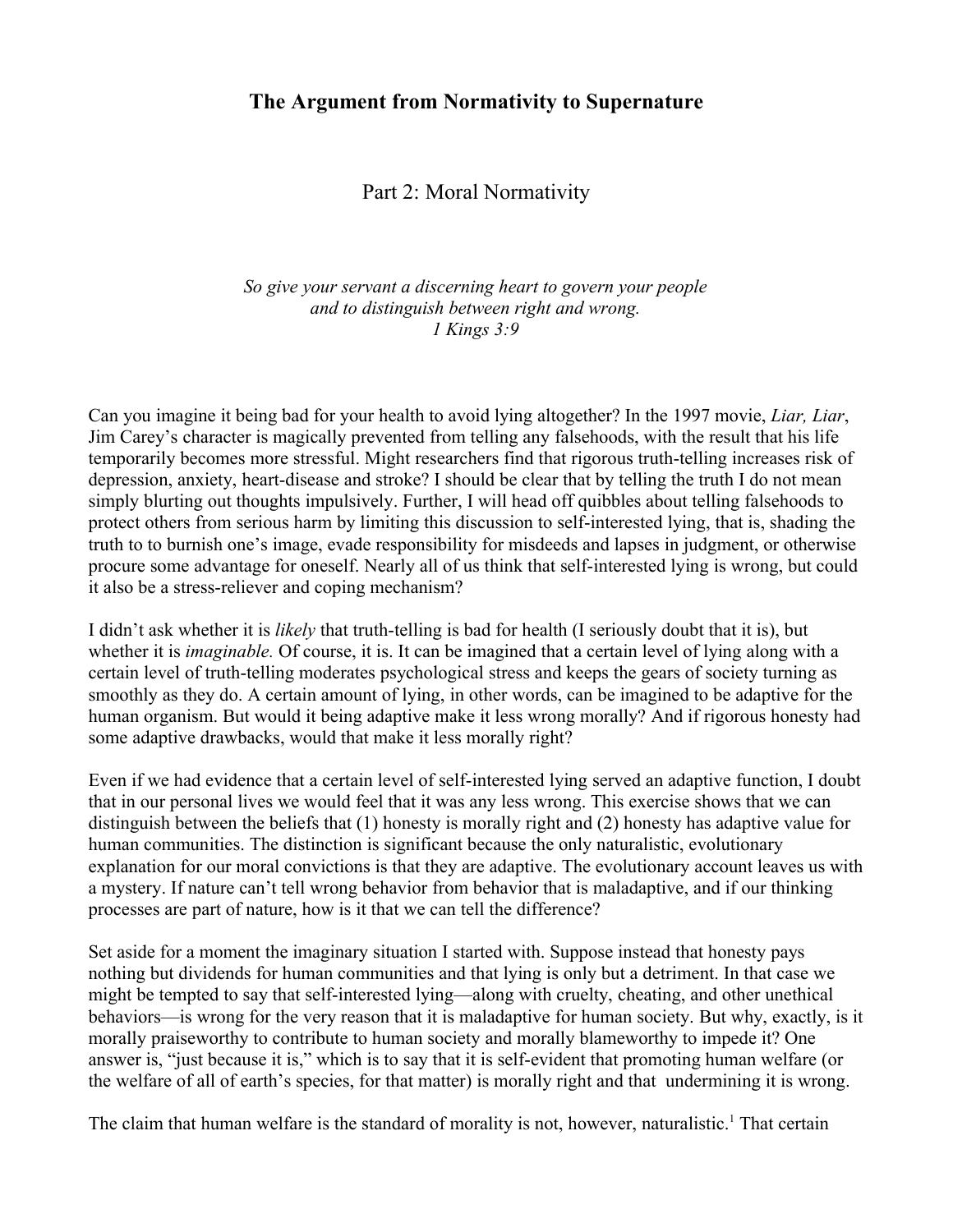behaviors are maladaptive for the human species can be confirmed from observation. But we cannot confirm from observation that because those behaviors are maladaptive they are morally wrong. It is no more scientific to say that the welfare of the human species is self-evidently the reason that lying is wrong than to say simply that it is self-evident that lying is wrong. Either way we arrive at some value or standard that we cannot evaluate scientifically.

Another naturalistic explanation of morality is that we are expressing instinctive aversions and attractions, conditioned by evolution, when we judge behaviors as morally right or wrong. Consider that if the leaves of a plant taste bitter to us we tend to spit them out and pronounce them "bad." Our instinctive aversion to bitter tasting substances promotes our survival by steering us away from some toxic plants. Perhaps our thinking that certain behaviors are morally wrong falls into the same category. We experience a dislike for those behaviors corresponding to the dislike of the bitter-tasting leaves, and for the same reason, namely, that a degree of avoidance of them is adaptive.

Identifying moral judgments with instinctive aversions clashes with our ability to tell one from the other. A person can intensely dislike listening to atonal music, eating brussel sprouts, or watching golf on television without concluding that these activities are in the slightest degree unethical. Further, we refrain from making moral judgments about animal behaviors to the extent that we see them resulting from "blind instinct." Recall the text I quoted my introduction about the inner light that shines in human beings from outside nature (John 1:9). The light of conscience and rationality is what relieves the blindness of instinct alone.

To a large extent we cannot choose our natural desires. We cannot decide not to feel hunger when we are hungry, though we can decide whether or not to act upon it. With enough effort we can suppress some natural desires. But if a rational person could not choose to desire to do right as opposed to wrong, there would be no moral responsibility for any action. That the desire to act rightly is capable of being chosen by rational beings is enough to raise doubt, not about whether the desire is real, but whether it is natural.

A variation on the naturalistic theory of moral judgments says that our intuition that they differ from instinctive reactions is simply mistaken. However, the proposition that human beings tend to mistake certain aversions for moral judgments cannot itself be confirmed from observation. To confirm it, we would need a naturalistic definition of "moral judgments" that the theory declines to provide. For example, to confirm the proposition that humans sometimes mistake king snakes for coral snakes, we must have a naturalistic definition of both to work with.

A mistake can extend to unreal objects only in cases where the object incorrectly combines real attributes. As another example, the proposition that humans once mistook rhinoceros for unicorns is potentially confirmable because "unicorn" is a patchwork. For someone to believe there are unicorns is for them to believe, mistakenly, that there are animals that are horselike (a real attribute) that also have a horn on their heads (a real attribute). Imaginary substances proposed by archaic science, such as phlogiston and luminiferous ether, subtly but erroneously combined genuine properties. Moral judgments do not incorrectly combine real attributes, therefore we cannot naturalize them as mistakes or illusions.

Some secularists argue that since humans disagree about moral judgments and, further, since these disagreements cannot be resolved, there are no moral truths. This objection overlooks that most people agree about what is right and wrong most of the time. Areas of disagreement tend to be volatile, but that doesn't rule out objective answers to moral questions. Scientific questions, too, can be fraught with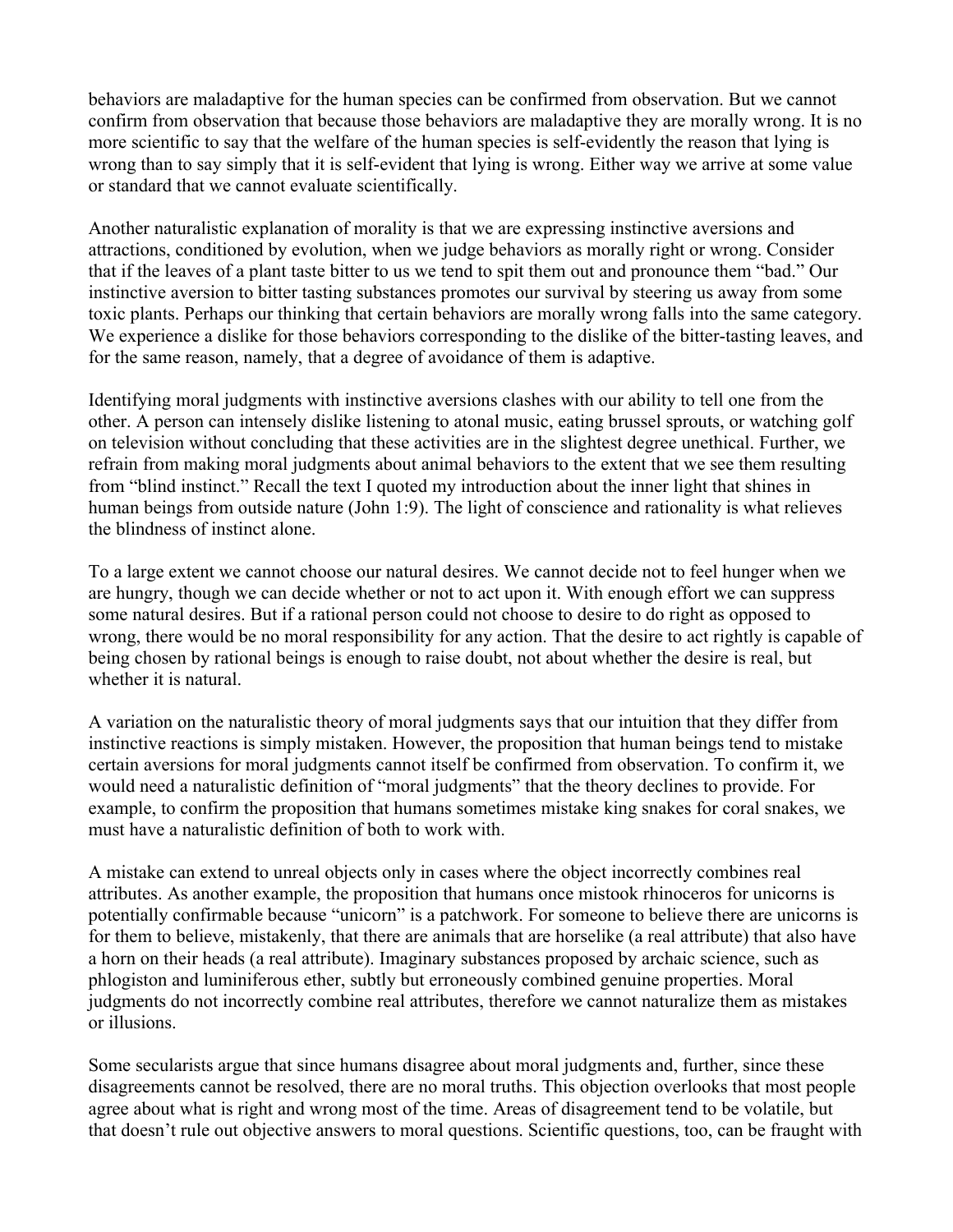emotion and linger unsettled for periods of time. It is fair to say that we cannot resolve moral questions with the methods of science, but that merely demonstrates that the moral reality lies outside the physical processes that science gives us access to. We cannot exclude the possibility of settling moral questions through discussion, reflection, and revelation.

What exactly we have established? Does morality tell us anything about God? Specifically, how could God be the authority for moral judgments without himself being subject to those judgments? These are questions that I will revisit before this series of essays is finished, but it would be premature to consider them now. Our concern here is to answer the basic question of whether nature as revealed by science embraces all of reality. Our moral sense gives us reason to believe it does not.

Before I go on, I should draw a distinction between moral norms and the normativity of morality. "Stealing is wrong" and "murder is wrong" are examples of moral norms, the Ten Commandments being the most famous examples. According to the New Testament, many of these separate norms have in common that they enjoin us to treat others lovingly (Rom 13:9-10). They share an even more fundamental property by invoking moral rightness versus wrongness. We can say that they are all of the same species in that respect. To capture what it is that unites moral norms I propose the following statement:

## **There are morally right as opposed to morally wrong ways to think and behave.**

I refer to this statement as the Metanorm of Morality. It does not claim that all human thoughts and actions can be labeled right or wrong, but it entails that at least some of them qualify for a moral description. The Metanorm of Morality is not a hypothesis in the scientific sense. Even secularists who resist portions of my reasoning will likely concede that it cannot be confirmed from observation, much less by experiment. At the same time, most of us will have trouble denying it in the face of our shared conviction that so far as we are able we ought to do the right thing.